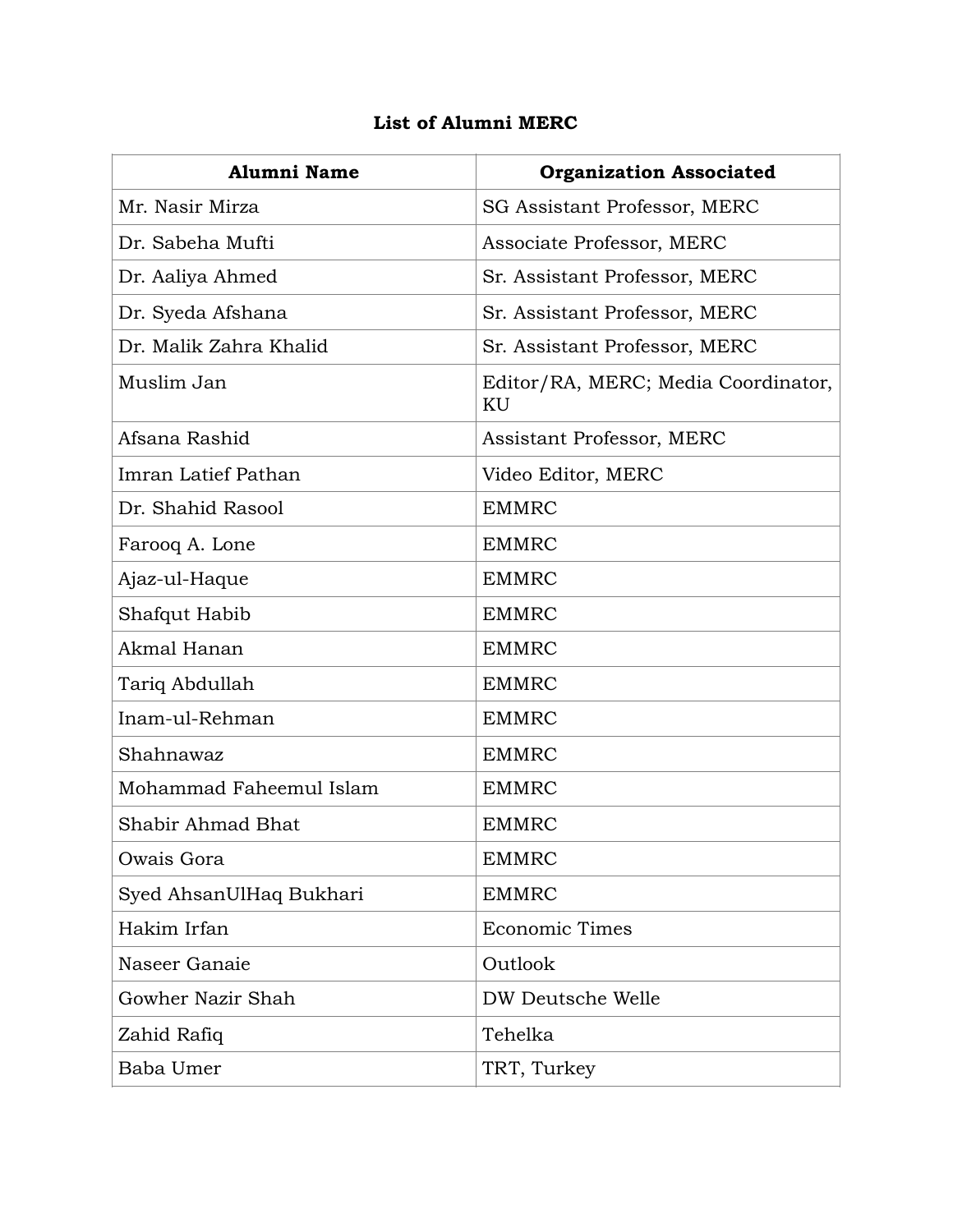| Parvaiz Bukhari       | <b>AFP</b>                  |
|-----------------------|-----------------------------|
| Aijaz Hussain         | AP                          |
| Showkat Motta         | Conveyor                    |
| Izhar Ali             | Conveyor                    |
| Ishfaqul Hassan       | <b>DNA</b>                  |
| Hakim Irfan           | <b>Economic Times</b>       |
| Azhar Qadri           | The Tribune                 |
| Hilal Ahmad           | PTI                         |
| <b>Shakoor Rather</b> | PTI                         |
| Mehraj Ahmad          | PTI                         |
| Shahana Bhat          | Press TV                    |
| Suhail Akram          | Al-Jazeera                  |
| Summaya Yousuf        | Times of India, Bhopal      |
| Maroosha Muzaffar     | The Voice, New Delhi        |
| Toufeeq Rashid        | <b>Hindustan Times</b>      |
| Fozia Yasin           | Times of India              |
| Waseem Mushtaq        | ANI                         |
| Hardit Singh          | US Embassy, New Delhi       |
| Irfa Khan             | Geo TV, Dubai               |
| Mufti Islah           | CNN New 18                  |
| Mir Fareed            | Times Now                   |
| Tariq Mir             | Mirror Now                  |
| Pradeep Singh Datta   | <b>Times Now</b>            |
| Tariq Bhat            | The WEEK                    |
| Zahoor Malik          | The Kashmir Times           |
| Syed Yasir            | The Kashmir Times           |
| Basharat Bukhari      | <b>PIB</b>                  |
| Sana Altaf            | Web Reporter, Khaleej Times |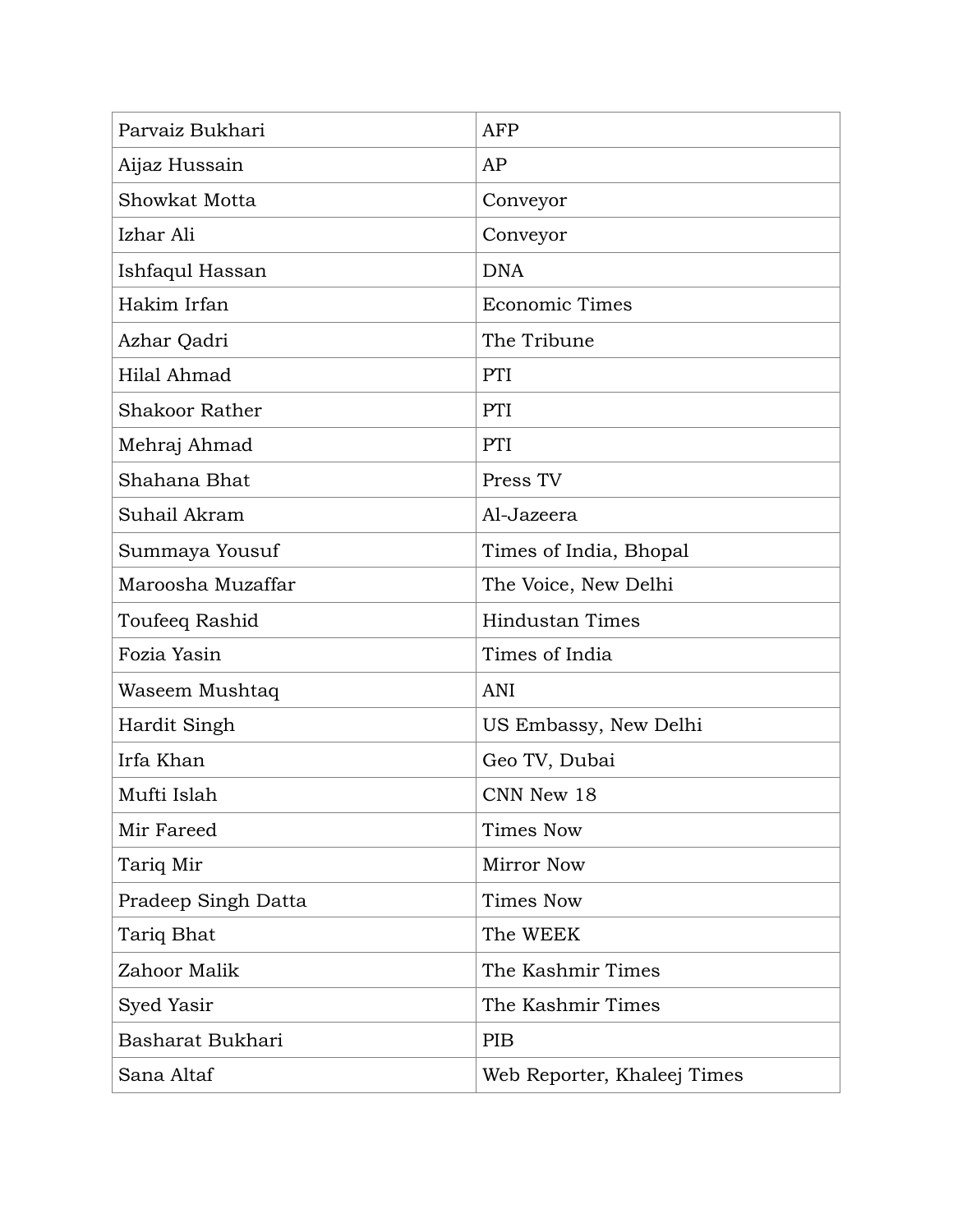| Mohsin Mughal       | <b>TRT</b>                       |
|---------------------|----------------------------------|
| Idrees Lone         | <b>News Nation</b>               |
| Saroj Razdan        | Jammu Radio                      |
| Muzamil Jaleel      | The Indian Express               |
| Mir Ehsan           | <b>Hindustan Times</b>           |
| Majid Jehangir      | The Tribune                      |
| Basharat Masood     | The Indian Express               |
| Mehrajuddin         | The Indian Express               |
| Naveed Iqbal        | The Indian Express               |
| Fozia Yaseen        | The Asian Age                    |
| Fazal Haq Malik     | Head, Media Studies, Amity Dubai |
| Zaffar Iqbal        | <b>NDTV</b>                      |
| Fayaz Bukhari       | Daily Excelsior                  |
| Ishaan Fazili       | <b>NDTV</b>                      |
| Pervaiz Majeed      | Sahara Samay                     |
| Deepika Dhar        | Sahara Samay                     |
| Shabir Ahmad        | News 18 Urdu                     |
| Rabia Rasool        | Radio Kashmir                    |
| Maqsood Ahmad       | Radio Kashmir                    |
| Nawaz Ahmad Nengroo | Radio Kashmir                    |
| Imtiyaz Ahmad       | <b>JK Bank</b>                   |
| Dr. Ruheela Hassan  | Faculty, IUST                    |
| Monisa Qadri        | Faculty, IUST                    |
| Dr. Rabia Noor      | Faculty, IUST                    |
| Jan Nisar Qureshi   | Faculty, Hyderabad University    |
| Tawheeda Rehman     | Faculty, Hyderabad University    |
| Bashir Ahmad Zargar | Rangul                           |
| Tariq Bhat          | <b>Associated Media</b>          |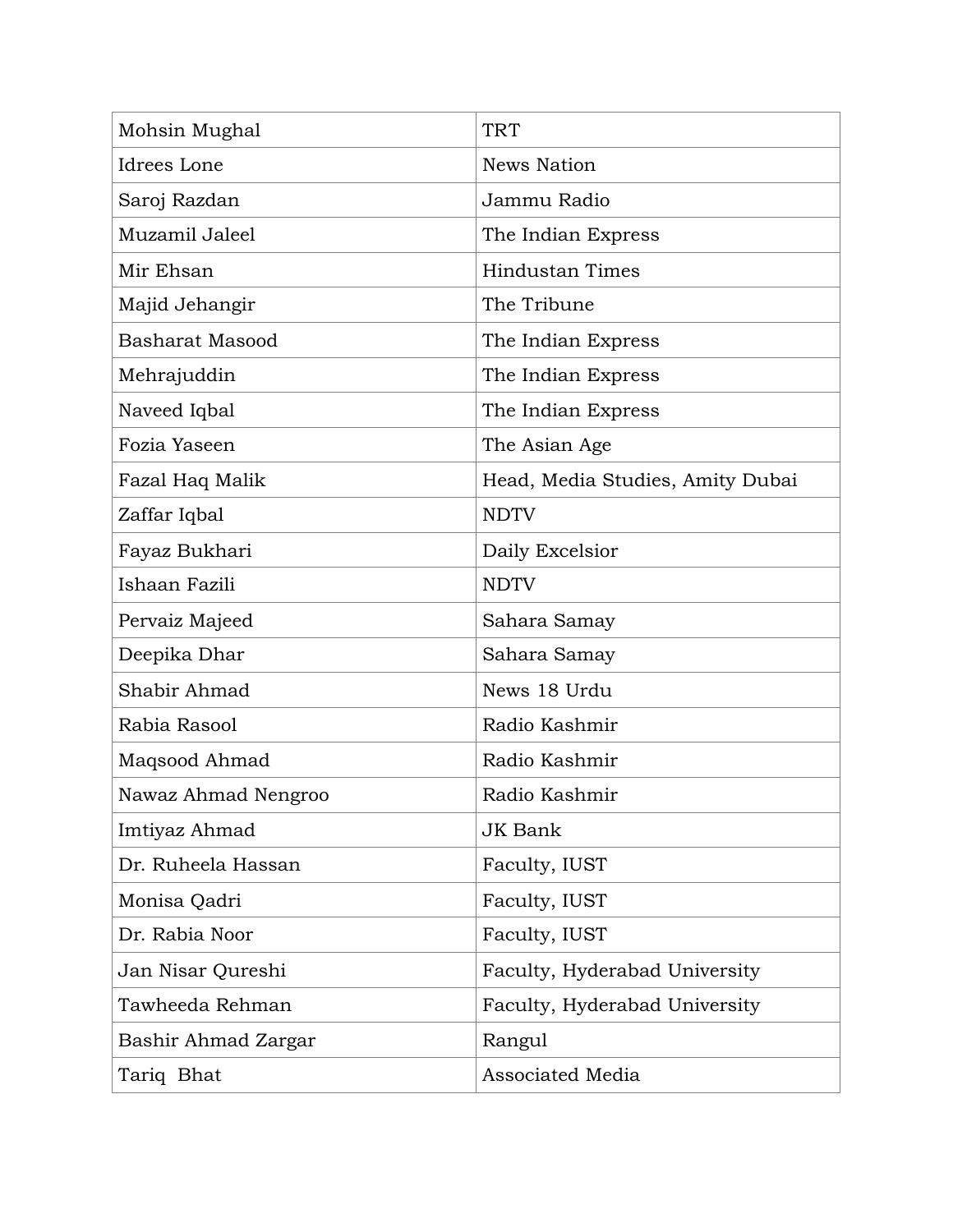| Wajahat Kathwari     | Associated Media                                           |
|----------------------|------------------------------------------------------------|
| Beenish Ali Bhat     | Associated Media                                           |
| Nishah Zargar        | <b>Associated Media</b>                                    |
| Sibtain              | Associated Media                                           |
| Showkat Shafi        | Deputy Director, DIQA,<br>University of Kashmir            |
| Inam ur Rouf Malik   | Deputy Controller of Examination,<br>University of Kashmir |
| Altaf Hussain Zargar | Project Officer, DLL, University of<br>Kashmir             |
| Danish Abdullah      | Liaison Officer,<br>University of Kashmir                  |
| Faheem Aslam         | Liaison Officer,<br>University of Kashmir                  |
| Uzair Ahmad          | Liaison Officer,<br>University of Kashmir                  |
| Ibrahim Wani         | Faculty, IKS, University of Kashmir                        |
| Athar Zia            | Faculty, Colorado University                               |
| Aaliya Bashir        | Kashmir Life                                               |
| Rajesh Prothi        | <b>Connect Com</b>                                         |
| Asif Qureshi         | <b>ABP News</b>                                            |
| Moazum Mohammad      | Kashmir Reader                                             |
| Nayeem Rather        | Kashmir Reader                                             |
| Junaid Bazaz         | Kashmir Reader                                             |
| Irfan Mehraj         | Kashmir Reader                                             |
| Irfan Hakim          | <b>Economic Times</b>                                      |
| Haris Zargar         | The Pioneer                                                |
| Muneer Ul Islam      | <b>KAS</b>                                                 |
| Masarat ul Islam     | <b>KAS</b>                                                 |
| Ashiq Lily           | <b>KAS</b>                                                 |
| Haaris Handoo        | <b>KAS</b>                                                 |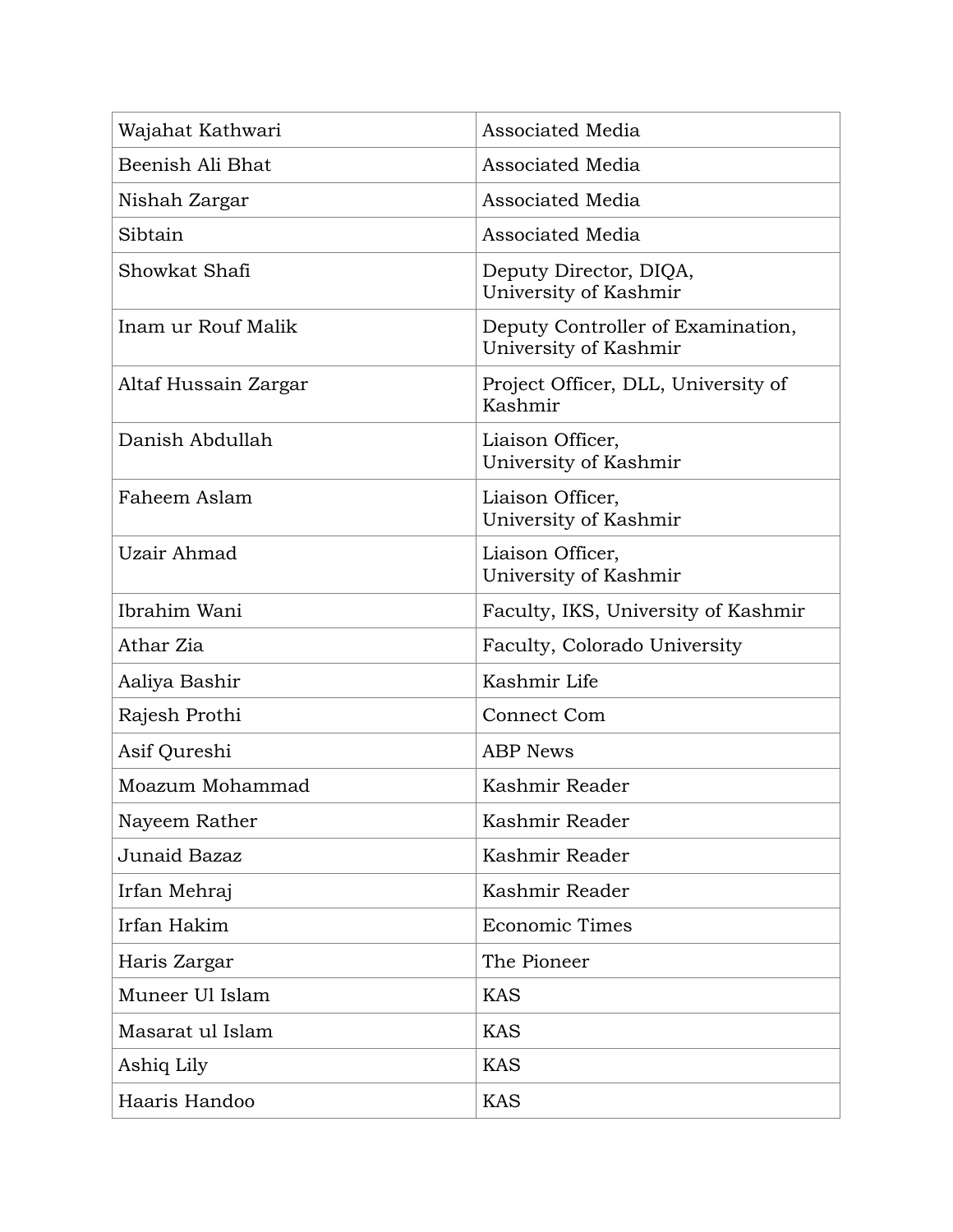| Shabnum Ara            | <b>KAS</b>                                 |
|------------------------|--------------------------------------------|
| Shabir sBhat           | <b>KAS</b>                                 |
| Rifat Aftab            | <b>KAS</b>                                 |
| Faisal Qayoom          | <b>KPS</b>                                 |
| Showkat Ahmad Banihali | <b>KPS</b>                                 |
| Abdul Wahid            | <b>KPS</b>                                 |
| Omar Rashid            | <b>KPS</b>                                 |
| Mudasir Hussain        | <b>KAS</b>                                 |
| Showkat Hussain        | <b>KAS</b>                                 |
| Asbah Arjumand         | <b>KAS</b>                                 |
| Ijaz Ahmad             | <b>KAS</b>                                 |
| Sheikh Zahoor          | Directorate of Information Govt. of<br>J&K |
| Tariq Rather           | Press Information Bureau                   |
| Nazir Ganaie           | Press Information Bureau                   |
| Safina Wani            | Press Information Bureau                   |
| Masarat Yousuf         | Srinagar Municipal Corporation             |
| Moazim Ahmad           | Cinema Industry                            |
| Ali Saif-u-din         | Singer                                     |
| Showkat Nanda          | International Photographer                 |
| Syed Shahriyaar        | International Photographer                 |
| Faisal Ahmad           | International Photographer                 |
| Arif Shafi Wani        | Greater Kashmir                            |
| Mudasir Ali            | Greater Kashmir                            |
| Arshid Mehraj          | Greater Kashmir                            |
| Zahir-u-din            | Greater Kashmir                            |
| Inam-ul-Haq            | Greater Kashmir                            |
| Syed Rizwan Geelani    | Greater Kashmir                            |
| Majid Maqbool          | Greater Kashmir                            |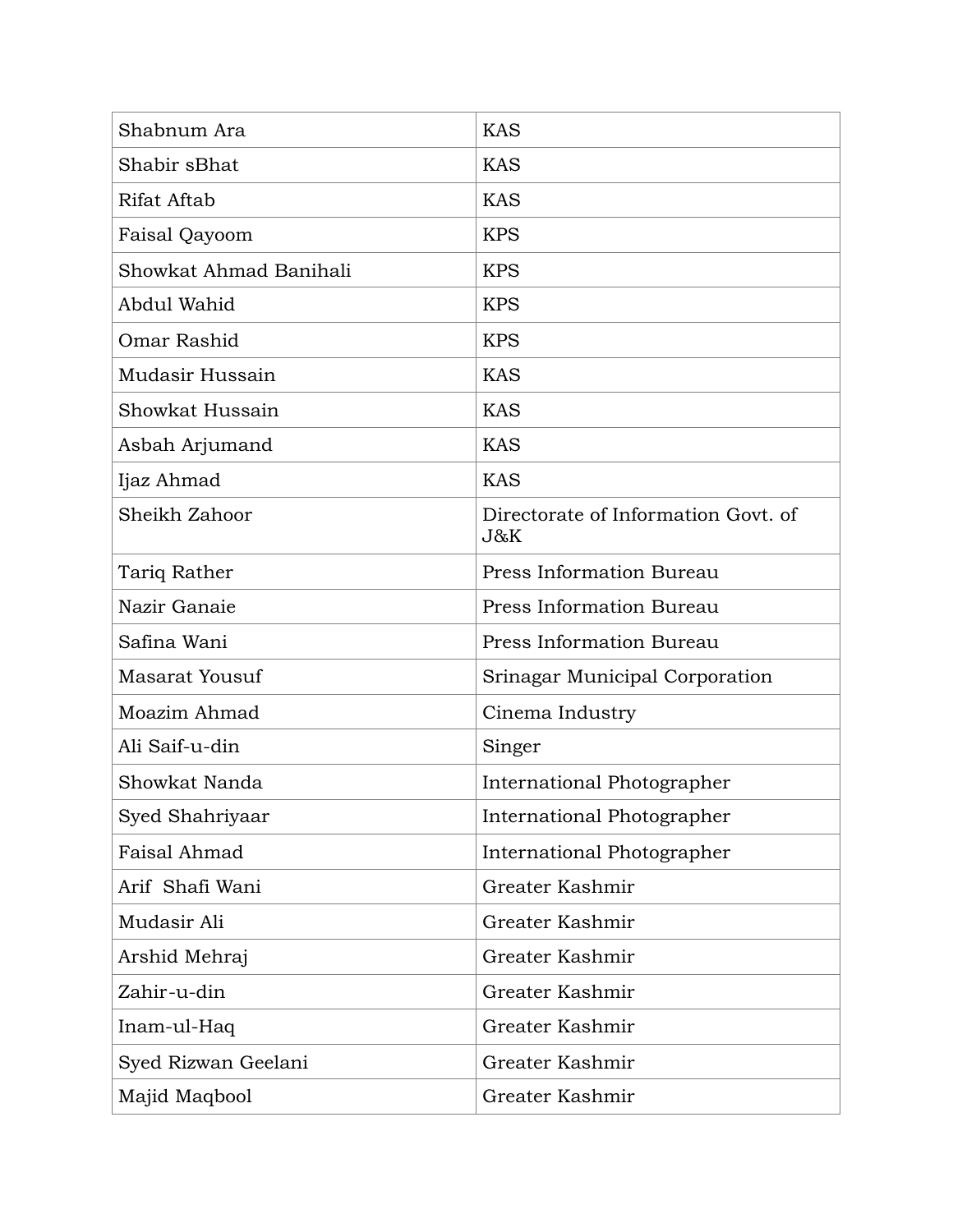| Hilal Mir            | Greater Kashmir                           |
|----------------------|-------------------------------------------|
| Zehru-u-Nisa         | Greater Kashmir                           |
| Umar Maqbool         | Greater Kashmir                           |
| Saqib Ahmad          | Greater Kashmir                           |
| Shafaq Shah          | Greater Kashmir                           |
| Umar Naqashbandi     | Greater Kashmir                           |
| Haroon Mirani        | Greater Kashmir                           |
| Auqib Salam          | Greater Kashmir                           |
| Rashid Maqbool       | Daily Buland Kashmir                      |
| Fayaz Wani           | Rising Kashmir                            |
| Ishfaq Mir           | Rising Kashmir                            |
| Ishfaq Shah          | Rising Kashmir                            |
| Sajad Kralyari       | Rising Kashmir                            |
| Mir Liyaqat          | Rising Kashmir                            |
| Ishtiyaq Sibtain     | Rising Kashmir                            |
| <b>Faisal Yaseen</b> | Rising Kashmir                            |
| Shoeb Hamid          | Rising Kashmir                            |
| Shafat Kirra         | Kashmir Vision                            |
| Irfan Tramboo        | Kashmir Vision                            |
| Sajad Ahmad          | Video Volunteers                          |
| Shahnaz Bashir       | Faculty, Central University of<br>Kashmir |
| Dr. Asif Khan        | Faculty, Central University of<br>Kashmir |
| Dr. Suhail Ahmad     | Faculty, Higher Education, J&K            |
| Sadaf Bushra         | Faculty, Higher Education, J&K            |
| Hajira Bano          | Faculty, Higher Education, J&K            |
| Dr. Danish Nabi      | Faculty, Higher Education, J&K            |
| Parvaiz Majeed       | Faculty, Higher Education, J&K            |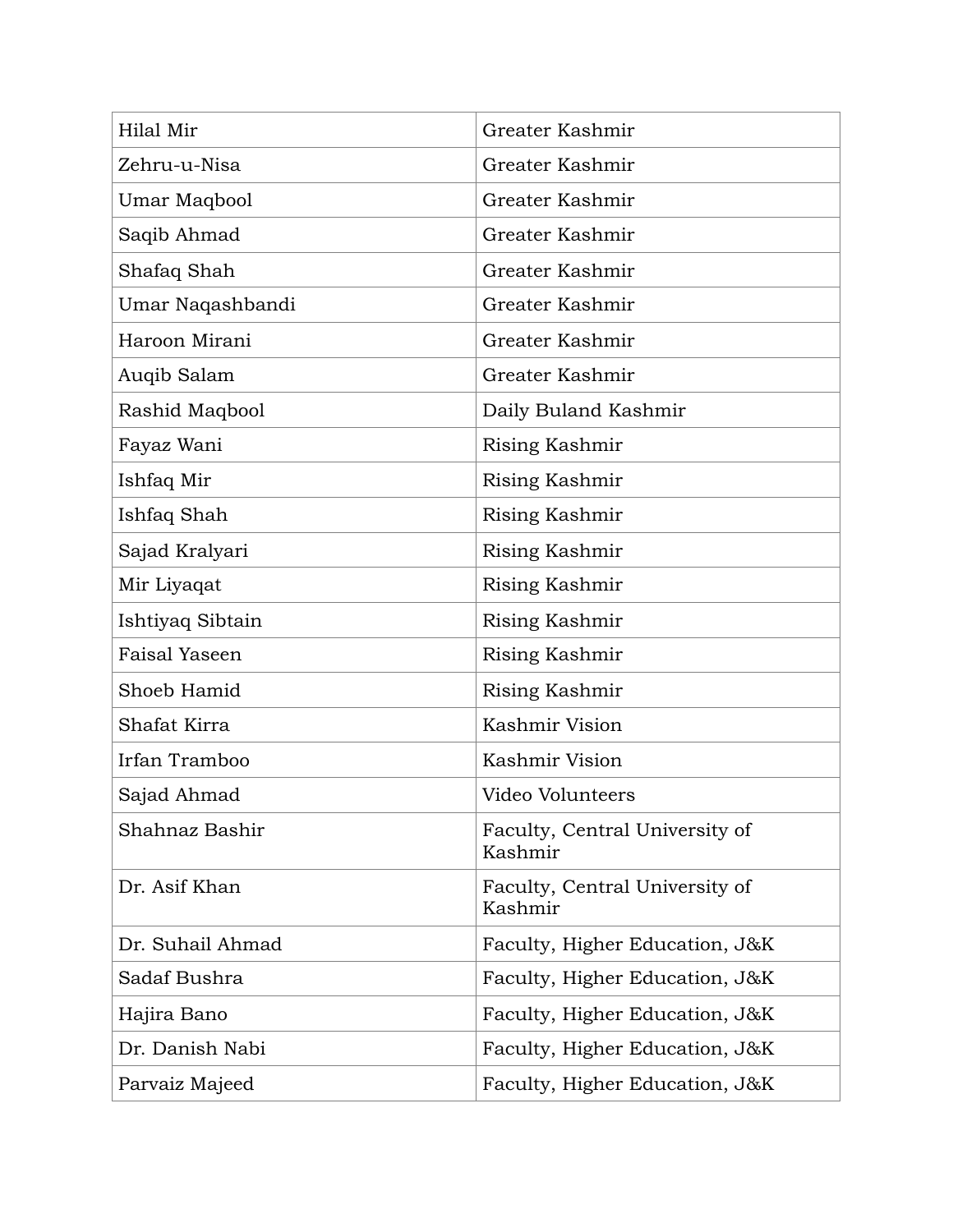| Sajad Bazaz            | J&K Bank                                         |
|------------------------|--------------------------------------------------|
| Jameel Qadri           | J&K Bank                                         |
| Sibghat Geelani        | <b>J&amp;K Bank</b>                              |
| Shadman Qadri          | <b>J&amp;K</b> Bank                              |
| Javaid Ah. Mir         | <b>J&amp;K</b> Bank                              |
| Nusrat Jan             | <b>J&amp;K</b> Bank                              |
| Rizwana Jabeen         | J&K Bank                                         |
| Auqib Ahmad            | J&K Bank                                         |
| Mir Usman              | J&K Bank                                         |
| Javaid Ahmad           | <b>J&amp;K</b> Bank                              |
| Ruksana Jabeen         | <b>J&amp;K</b> Bank                              |
| Mehmooda Bano          | J&K Bank                                         |
| Owais Ahmad            | J&K Bank                                         |
| Waheed Ahmad           | <b>J&amp;K</b> Bank                              |
| Javid Rashid           | <b>J&amp;K</b> Bank                              |
| Sarwar Kashani         | <b>IANS</b>                                      |
| Shoeb Hamid            | Rising Kashmir                                   |
| Ummi Salma             | Media Teacher, Chandigarh                        |
| Ruhaila Noor           | <b>Health Department</b>                         |
| Bashir Ahmad           | <b>KAS</b>                                       |
| Nazakat Andleeb        | Incharge Media Wing, Directorate of<br>Education |
| Jatendarjit Kaur       | Producer, IGNOU                                  |
| Jehangir Ali           | The wire                                         |
| Adil Masood Wani       | Press Information Bureau                         |
| <b>Farhat Mantoo</b>   | <b>MSF</b>                                       |
| Arshad                 | <b>ICRC</b>                                      |
| Asma Dhar              | Save the Children                                |
| Muhammad Muzaffar Khan | Revenue Officer                                  |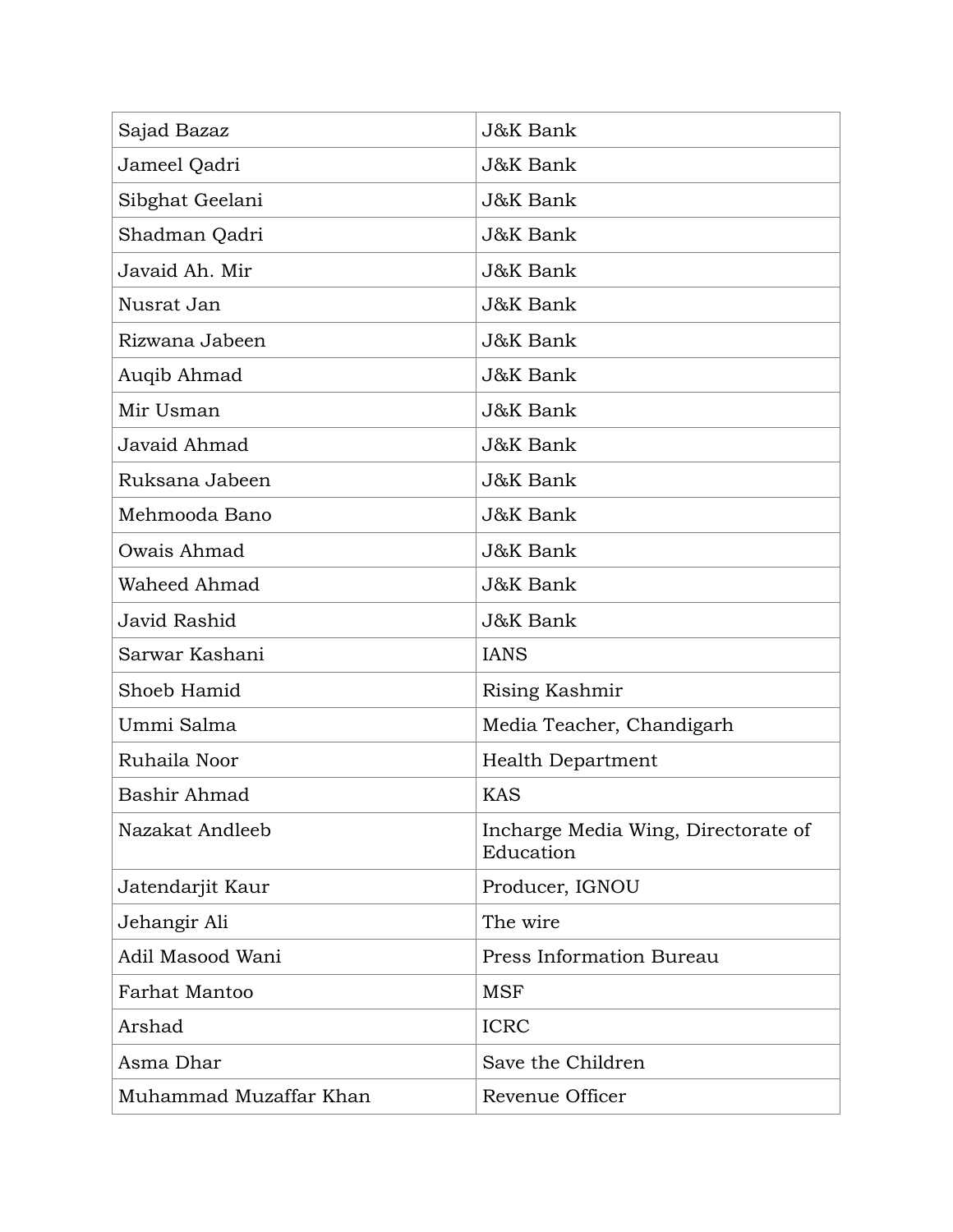| Kumar Tiku      | <b>UNDP</b>                                    |
|-----------------|------------------------------------------------|
| Aabid Rashid    | The Quint                                      |
| Arshad Mushtaq  | Theatre Personality                            |
| Sheikh Mukhtiar | Entrepreneur                                   |
| Idrees Ahmad    | <b>UNICEF</b>                                  |
| Mohamin         | Rising Kashmir                                 |
| Tariq Bhat      | The Week                                       |
| Rafia Raheem    | RJ, Radio Mirchi                               |
| Naila Nelofar   | <b>JKBOSE</b>                                  |
| Tariq Masoodi   | Faculty, Chandigarh University                 |
| Aarsh Bilal     | News X/ India News                             |
| Aasif Qureshi   | <b>ABP</b> News                                |
| Zahoor Malik    | Kashmir Times                                  |
| Shabir Ahmed    | News 18 Urdu                                   |
| Mehdisa Altaf   | ETV Bharat (urdu)                              |
| M.Shahjahan     | ETV Bharat (urdu)                              |
| Syed Humaira    | ETV Bharat (urdu)                              |
| Deepika Dhar    | Sahara                                         |
| Saroj Razdan    | Jammu Radio                                    |
| Suheem Khanday  | Gateway films                                  |
| Hashim Hakeem   | H1 Production                                  |
| Sofi Ahsan      | The Indian Express                             |
| Musaib Mehraj   | The Rising Kashmir                             |
| Hirra Azmat     | Kashmir Monitor                                |
| Furqan Khurshid | Free Press Kashmir                             |
| Arif Nazir      | Free Press Kashmir                             |
| Shahid Mohd     | Department of Social Welfare J&K<br>Government |
| Aamir Nowsheri  | Press Information Bureau                       |